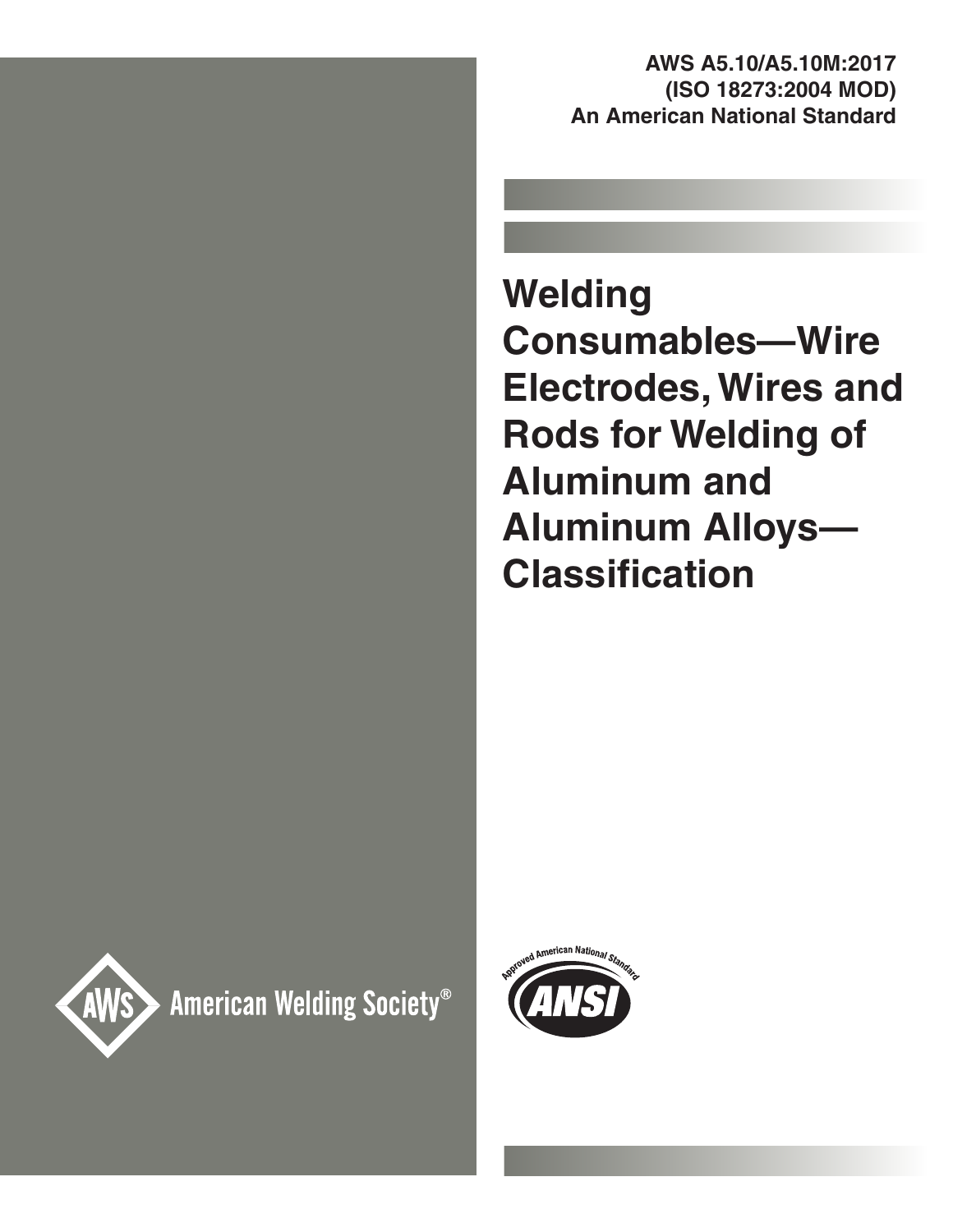**AWS A5.10/A5.10M:2017 (ISO 18273:2004 MOD) An American National Standard**

**Approved by the American National Standards Institute November 22, 2016**

# **Welding Consumables—Wire Electrodes, Wires and Rods for Welding of Aluminum and Aluminum Alloys—Classification**

**11th Edition**

## **Supersedes AWS A5.10/A5.10M:2012 (ISO 18273:2004 MOD)**

Prepared by the American Welding Society (AWS) A5 Committee on Filler Metals and Allied Materials

> Under the Direction of the AWS Technical Activities Committee

> > Approved by the AWS Board of Directors

## **Abstract**

This specification prescribes requirements for the classification of bare, wrought, and cast aluminum-alloy electrodes and rods for use with the gas metal arc, gas tungsten arc, oxyfuel gas, and plasma arc welding processes.

This specification makes use of both U.S. Customary Units and the International System of Units (SI). Since these are not equivalent, each system must be used independently of the other.

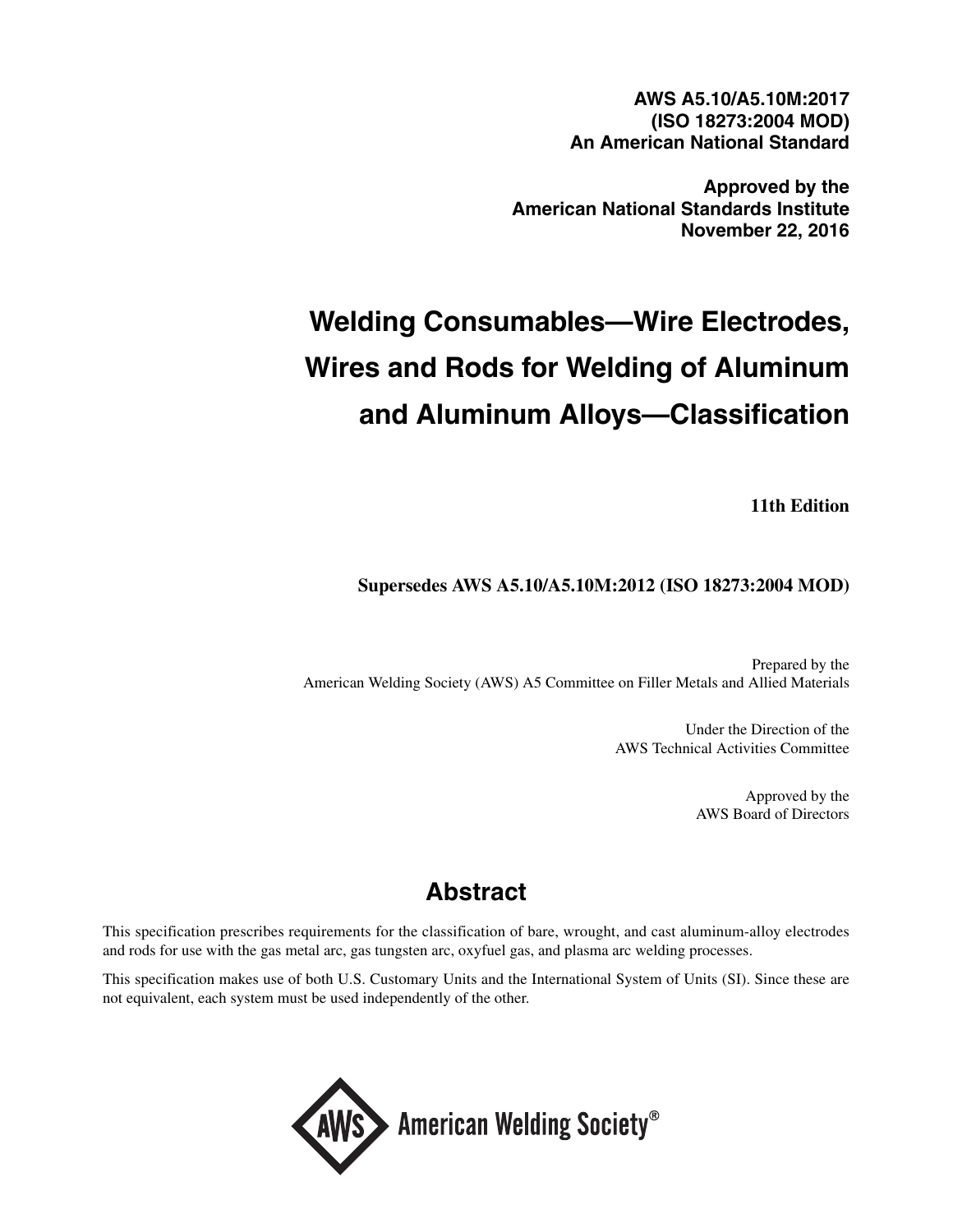ISBN: 978-0-87171-903-4 © 2017 by American Welding Society All rights reserved Printed in the United States of America

**Photocopy Rights.** No portion of this standard may be reproduced, stored in a retrieval system, or transmitted in any form, including mechanical, photocopying, recording, or otherwise, without the prior written permission of the copyright owner.

Authorization to photocopy items for internal, personal, or educational classroom use only or the internal, personal, or educational classroom use only of specific clients is granted by the American Welding Society provided that the appropriate fee is paid to the Copyright Clearance Center, 222 Rosewood Drive, Danvers, MA 01923, tel: (978) 750-8400; Internet: <www.copyright.com>.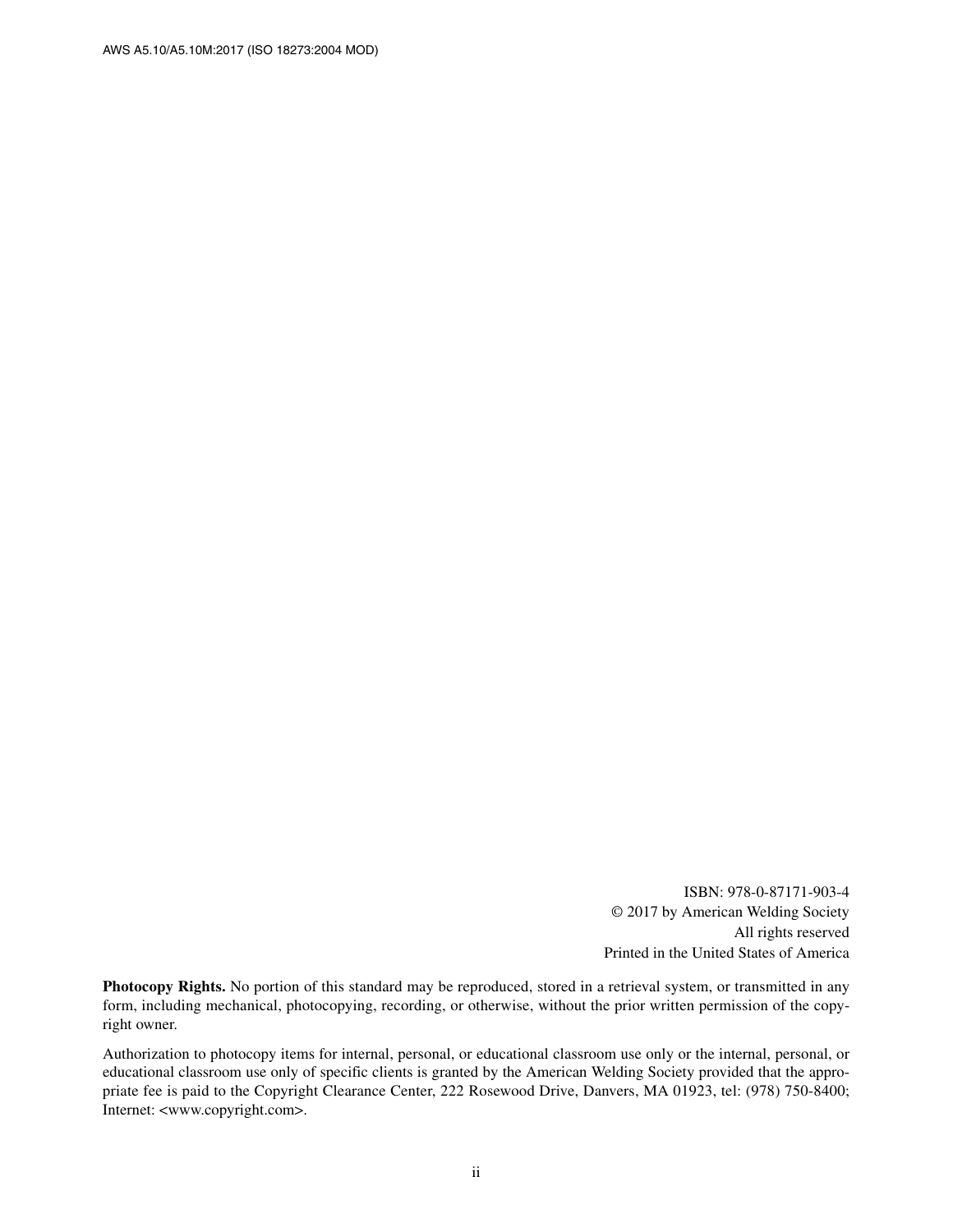#### **Statement on the Use of American Welding Society Standards**

All standards (codes, specifications, recommended practices, methods, classifications, and guides) of the American Welding Society (AWS) are voluntary consensus standards that have been developed in accordance with the rules of the American National Standards Institute (ANSI). When AWS American National Standards are either incorporated in, or made part of, documents that are included in federal or state laws and regulations, or the regulations of other governmental bodies, their provisions carry the full legal authority of the statute. In such cases, any changes in those AWS standards must be approved by the governmental body having statutory jurisdiction before they can become a part of those laws and regulations. In all cases, these standards carry the full legal authority of the contract or other document that invokes the AWS standards. Where this contractual relationship exists, changes in or deviations from requirements of an AWS standard must be by agreement between the contracting parties.

AWS American National Standards are developed through a consensus standards development process that brings together volunteers representing varied viewpoints and interests to achieve consensus. While AWS administers the process and establishes rules to promote fairness in the development of consensus, it does not independently test, evaluate, or verify the accuracy of any information or the soundness of any judgments contained in its standards.

AWS disclaims liability for any injury to persons or to property, or other damages of any nature whatsoever, whether special, indirect, consequential, or compensatory, directly or indirectly resulting from the publication, use of, or reliance on this standard. AWS also makes no guarantee or warranty as to the accuracy or completeness of any information published herein.

In issuing and making this standard available, AWS is neither undertaking to render professional or other services for or on behalf of any person or entity, nor is AWS undertaking to perform any duty owed by any person or entity to someone else. Anyone using these documents should rely on his or her own independent judgment or, as appropriate, seek the advice of a competent professional in determining the exercise of reasonable care in any given circumstances. It is assumed that the use of this standard and its provisions is entrusted to appropriately qualified and competent personnel.

This standard may be superseded by new editions. This standard may also be corrected through publication of amendments or errata, or supplemented by publication of addenda. Information on the latest editions of AWS standards including amendments, errata, and addenda is posted on the AWS web page (www.aws.org). Users should ensure that they have the latest edition, amendments, errata, and addenda.

Publication of this standard does not authorize infringement of any patent or trade name. Users of this standard accept any and all liabilities for infringement of any patent or trade name items. AWS disclaims liability for the infringement of any patent or product trade name resulting from the use of this standard.

AWS does not monitor, police, or enforce compliance with this standard, nor does it have the power to do so.

Official interpretations of any of the technical requirements of this standard may only be obtained by sending a request, in writing, to the appropriate technical committee. Such requests should be addressed to the American Welding Society, Attention: Managing Director, Standards Development, 8669 NW 36 St, # 130, Miami, FL 33166 (see Annex B). With regard to technical inquiries made concerning AWS standards, oral opinions on AWS standards may be rendered. These opinions are offered solely as a convenience to users of this standard, and they do not constitute professional advice. Such opinions represent only the personal opinions of the particular individuals giving them. These individuals do not speak on behalf of AWS, nor do these oral opinions constitute official or unofficial opinions or interpretations of AWS. In addition, oral opinions are informal and should not be used as a substitute for an official interpretation.

This standard is subject to revision at any time by the AWS A5 Committee on Filler Metals and Allied Materials. It must be reviewed every five years, and if not revised, it must be either reaffirmed or withdrawn. Comments (recommendations, additions, or deletions) and any pertinent data that may be of use in improving this standard are requested and should be addressed to AWS Headquarters. Such comments will receive careful consideration by the AWS A5 Committee on Filler Metals and Allied Materials and the author of the comments will be informed of the Committee's response to the comments. Guests are invited to attend all meetings of the AWS A5 Committee on Filler Metals and Allied Materials to express their comments verbally. Procedures for appeal of an adverse decision concerning all such comments are provided in the Rules of Operation of the Technical Activities Committee. A copy of these Rules can be obtained from the American Welding Society, 8669 NW 36 St, # 130, Miami, FL 33166.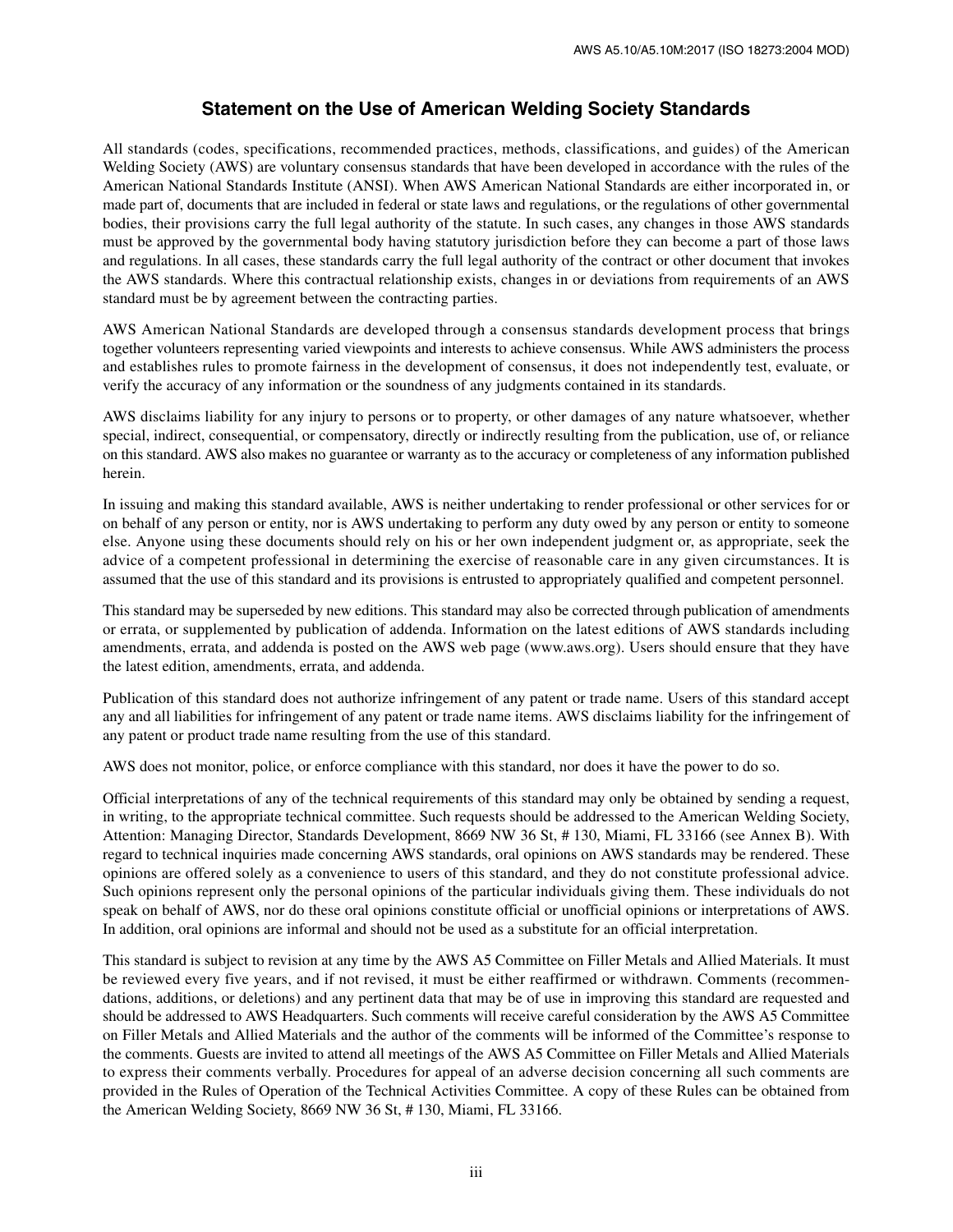This page is intentionally blank.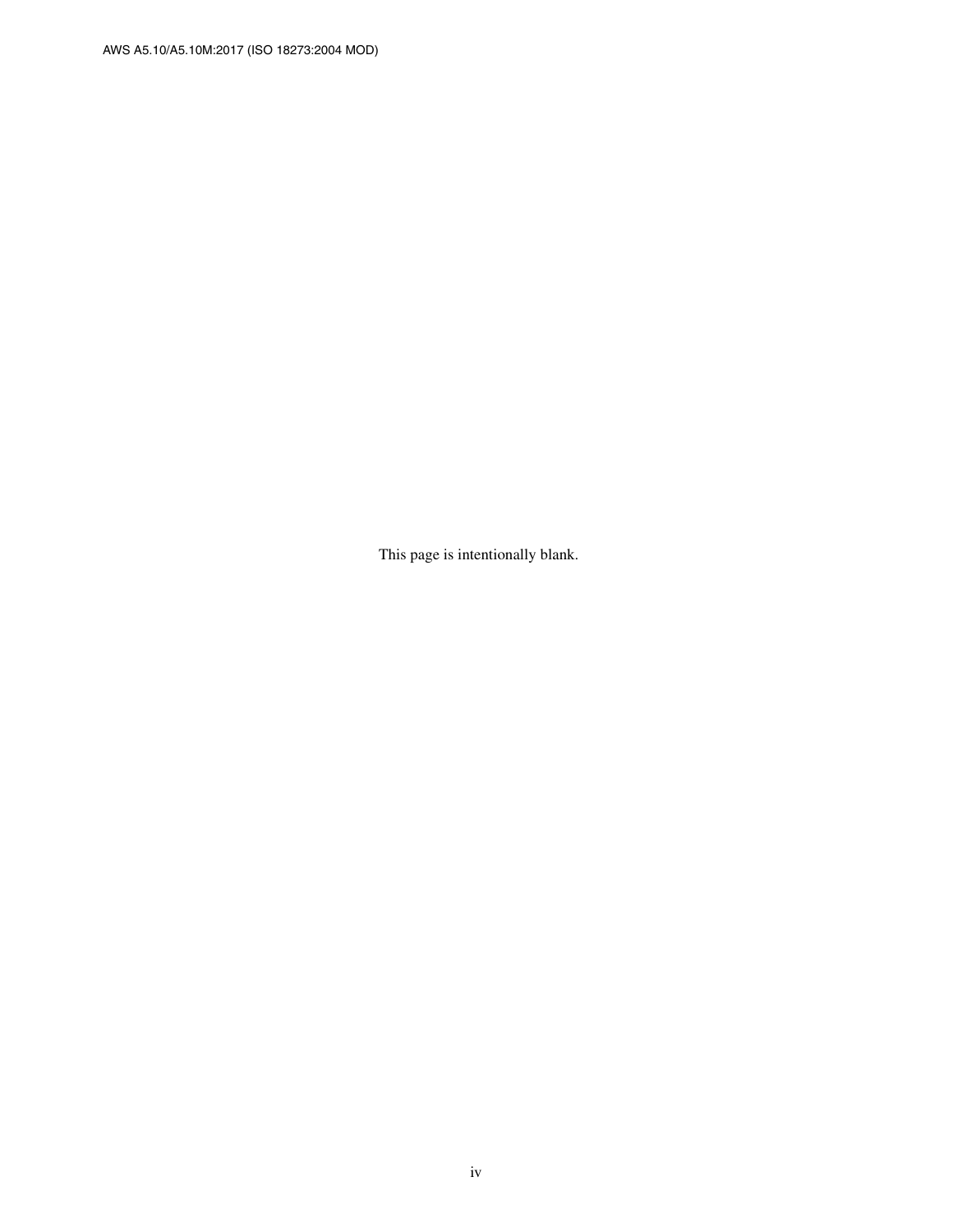## **Personnel**

#### **AWS A5 Committee on Filler Metals and Allied Materials**

| H. D. Wehr, Chair           | Arcos Industries, LLC                           |
|-----------------------------|-------------------------------------------------|
| R. D. Fuchs, 2nd Vice Chair | Böhler Welding Group USA, Incorporated          |
| R. K. Gupta, Secretary      | <b>American Welding Society</b>                 |
| T. Anderson                 | <b>ITW Welding North America</b>                |
| J. C. Bundy                 | <b>Hobart Brothers Company</b>                  |
| J. L. Caron                 | Haynes International, Incorporated              |
| G. L. Chouinard             | <b>Stoody Company</b>                           |
| D. D. Crockett              | Consultant                                      |
| R. V. Decker                | Weldstar                                        |
| D. M. Fedor                 | The Lincoln Electric Company                    |
| J. G. Feldstein             | <b>Foster Wheeler North America</b>             |
| D. A. Fink                  | The Lincoln Electric Company                    |
| G. L. Franke                | Consultant                                      |
| R. M. Henson                | Harris Products Group                           |
| S. D. Kiser                 | Consultant                                      |
| P. J. Konkol                | <b>Concurrent Technologies Corporation</b>      |
| D. J. Kotecki               | Damian Kotecki Welding Consultants              |
| L. G. Kvidahl               | <b>Ingalls Shipbuilding</b>                     |
| A. Y. Lau                   | Canadian Welding Bureau                         |
| J. S. Lee                   | Chevron                                         |
| J. R. Logan                 | <b>BWX</b> Technologies, Incorporated           |
| T. Melfi                    | The Lincoln Electric Company                    |
| M. T. Merlo                 | Consultant                                      |
| K. M. Merlo-Joseph          | <b>Apeks Supercritical</b>                      |
| B. Mosier                   | <b>Polymet Corporation</b>                      |
| T. C. Myers                 | Wectec                                          |
| B. A. Pletcher              | <b>Bechtel</b>                                  |
| J. D. Praster               | Consultant                                      |
| K. C. Pruden                | <b>BP</b> Americas                              |
| K. Roossinck                | <b>Ingalls Shipbuilding</b>                     |
| P. K. Salvesen              | Det Norske Veritas (DNV)                        |
| K. Sampath                  | <b>Chart Industries</b>                         |
| J. D. Schaefer              | Tri Tool, Incorporated                          |
| F. A. Schweighardt          | Air Liquide Industrial US LP                    |
| W. S. Severance             | Consultant                                      |
| M. F. Sinfield              | Naval Surface Warfare Center                    |
| D. Singh                    | GE Oil & Gas                                    |
| P. E. Staunton              | <b>Shell EDG</b>                                |
| R. C. Sutherlin             | Consultant                                      |
| R. A. Swain                 | Euroweld, Limited                               |
| J. Zhang                    | Indalco Alloys Incorporated of Lincoln Electric |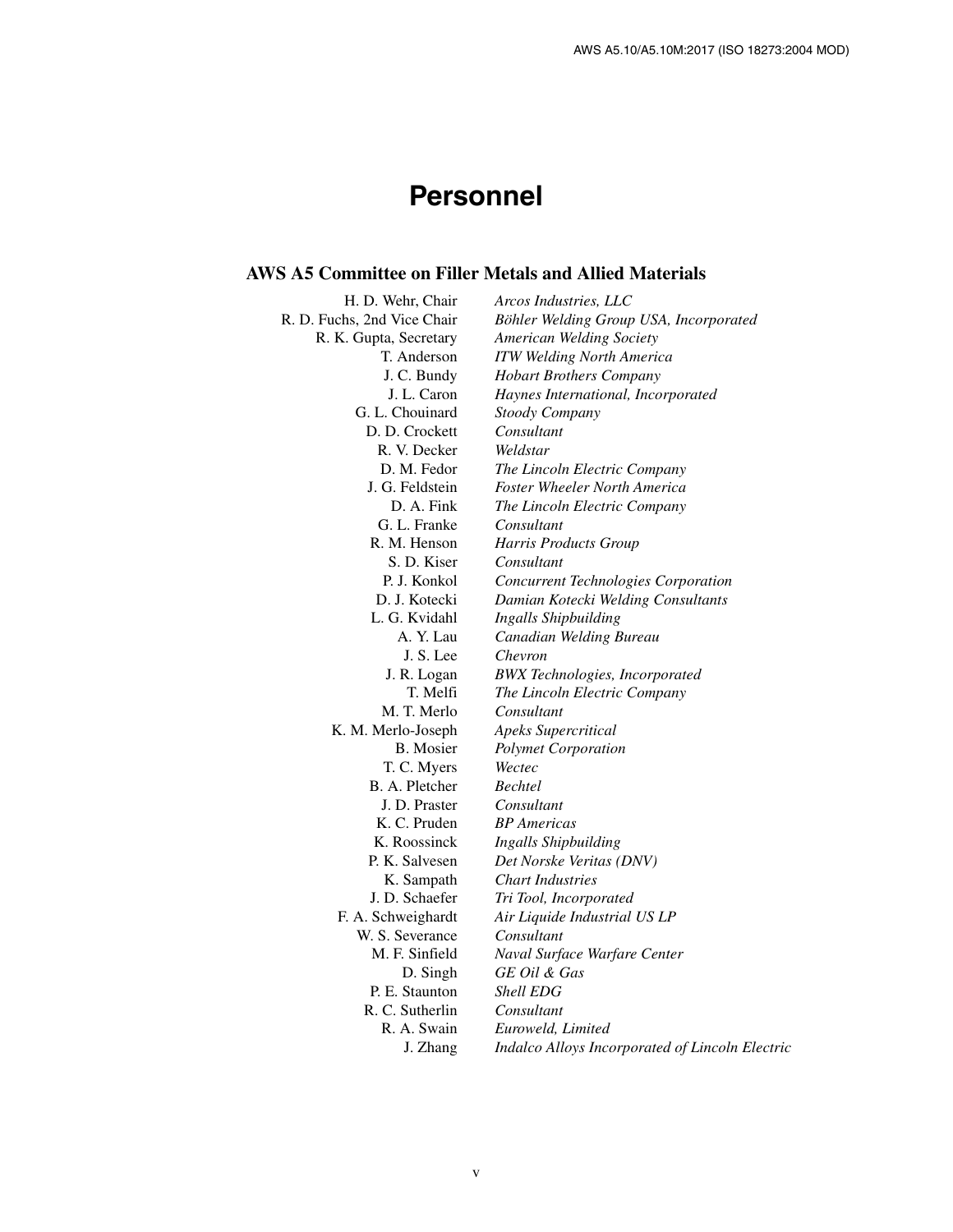#### **Advisors to the AWS A5 Committee on Filler Metals and Allied Materials**

| D. R. Bajek      | Chicago Bridge and Iron              |
|------------------|--------------------------------------|
| J. E. Beckham    | <b>FCA Fiat Chrysler Automobiles</b> |
| J. M. Blackburn  | Naval Sea Systems Command            |
| K. P. Campion    | Carpenter Technology                 |
| D. A. DelSignore | Consultant                           |
| J. DeVito        | Consultant                           |
| W. D. England    | <b>ITW Welding North America</b>     |
| S. E. Ferree     | Consultant                           |
| R. J. Fox        | <b>Hobart Brothers Company</b>       |
| S. Imaoka        | Kobe Steel Limited                   |
| S. J. Knostman   | <b>Hobart Brothers Company</b>       |
| W. A. Marttila   | <b>WAMcom Consulting LLC</b>         |
| R. Menon         | <i>Victor Technologies</i>           |
| R. A. Miller     | Kennametal Inc                       |
| A. K. Mukherjee  | Siemens Energy, Incorporated         |
| M. A. Quintana   | The Lincoln Electric Company         |
| M. J. Sullivan   | NASSCO—National Steel & Shipbuilding |
| M. D. Tumuluru   | US Steel                             |
| H. J. White      | CB&I                                 |

## **AWS A5C Subcommittee on Aluminum-Alloy Filler Metals**

| T. Anderson, Chair     | <b>ITW Welding North America</b>                |
|------------------------|-------------------------------------------------|
| R. K. Gupta, Secretary | <b>American Welding Society</b>                 |
| P. Berube              | Hobart Aluminum                                 |
| B. C. Boehringer       | The Lincoln Electric Company                    |
| W. D. England          | ITW Welding North America                       |
| G. F. Hofmann          | E-ONE, Incorporated                             |
| M. James               | Consultant                                      |
| S. E. Pollard          | Machinists, Incorporated                        |
| W. J. Sperko           | Sperko Engineering Services                     |
| L. T. Vernam           | AlcoTec Wire Corporation                        |
| J. Zhang               | Indalco Alloys Incorporated of Lincoln Electric |

#### **Advisors to the A5C Subcommittee on Aluminum-Alloy Filler Metals**

| T. S. Alemayehu | <b>Sikorsky Aircraft Corporation</b> |
|-----------------|--------------------------------------|
| B. E. Anderson  | Consultant                           |
| B. J. Farkas    | Nexal Aluminum, Incorporated         |
| J. S. Lee       | Chevron                              |
| V. van der Mee  | Lincoln Electric Europe by           |
| G. J. White     | Hobart Filler Metals                 |
| D. A. Wright    | Wright Welding Technologies          |
|                 |                                      |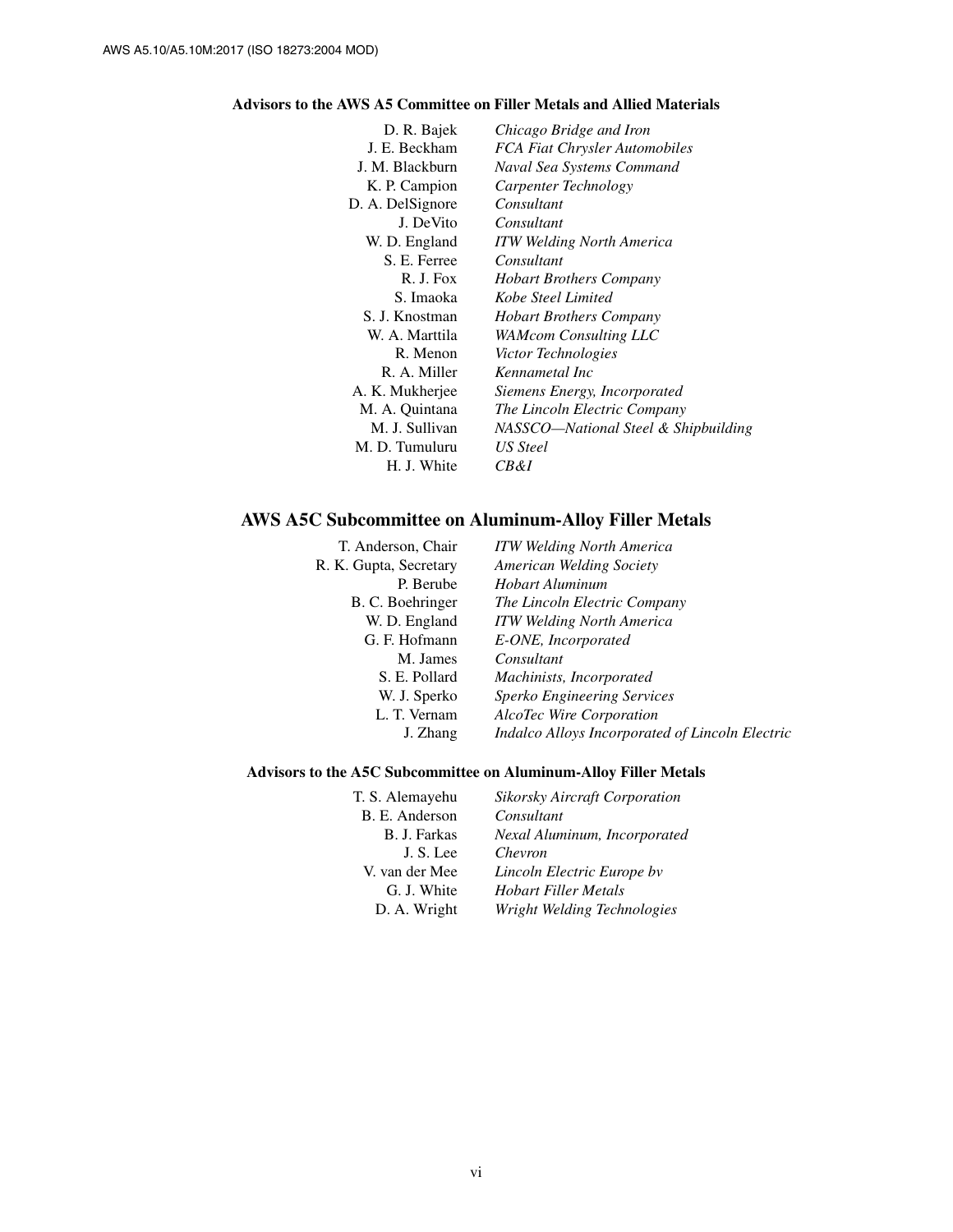## **Foreword**

This foreword is not part of this standard*,* but is included for informational purposes only.

This is the second edition of this specification with modified adoption of ISO 18273:2004, *Welding Consumables —Wire Electrodes, Wires and Rods for Welding of Aluminum and Aluminum-Alloys — Classification*. Classification in accordance with this document requires prescribed weld testing which is not a requirement of ISO 18273:2004. Therefore, classification in accordance with ISO 18273:2004 does not provide classification in accordance with this document unless this weld testing is successfully conducted.

This document makes use of both U.S. Customary Units and the International System of Units (SI). The measurements are not exact equivalents; therefore, each system must be used independently of the other, without combining values in any way. For selecting rational metric units, AWS A1.1, *Metric Practice Guide for the Welding Industry*, is used where suitable. Tables and figures make use of both U.S. Customary and SI Units, which, with the application of the specified tolerances, provide for interchangeability of products in both U.S. Customary and SI Units.

*ISO uses comma (,) for decimal, but AWS uses period (.) for decimal. Decimal commas have been changed to decimal periods.*

*Classifications ER4943 and R4943 are subject to a pending patent application.*

*NOTE: The user's attention is called to the possibility that compliance with this standard may require use of an invention covered by patent rights. By publication of this standard, no position is taken with respect to the validity of any such claim(s) or of any patent rights in connection therewith. If a patent holder has filed a statement of willingness to grant a license under these rights on reasonable and nondiscriminatory terms and conditions to applicants desiring to obtain such a license, then details may be obtained from the standards developer.*

*Changes in this edition include the following:*

*Added Clause A10, "Mechanical Properties of Weld Metal"*

*Added Table A.2—Typical Historical Properties of Aluminum Filler Metals (as-welded condition)*

*Added Table A.3—Weld Metal Test Results (All weld-metal—as welded)—developed by the methodology of Clause A10 herein*

*Added Table A.4—Weld Metal Test Results (All weld-metal—PWHT)—developed by the methodology of Clause A10 herein*

*Added Figure A.1, "Preparation of Test Piece"*

This specification developed as follows:

| <b>ASTM B285-54T</b><br>AWS A5.10-54T | Tentative Specification for Aluminum and Aluminum-Alloy Welding Rods and Bare Electrodes |
|---------------------------------------|------------------------------------------------------------------------------------------|
| <b>ASTM B285-57T</b><br>AWS A5.10-57T | Tentative Specification for Aluminum and Aluminum-Alloy Welding Rods and Bare Electrodes |
| AWS A5.10-61T<br><b>ASTM B285-61T</b> | Tentative Specification for Aluminum and Aluminum-Alloy Welding Rods and Bare Electrodes |
| AWS A5.10-69<br>ANSI W5.10-1973       | Specification for Aluminum and Aluminum-Alloy Welding Rods and Bare Electrodes           |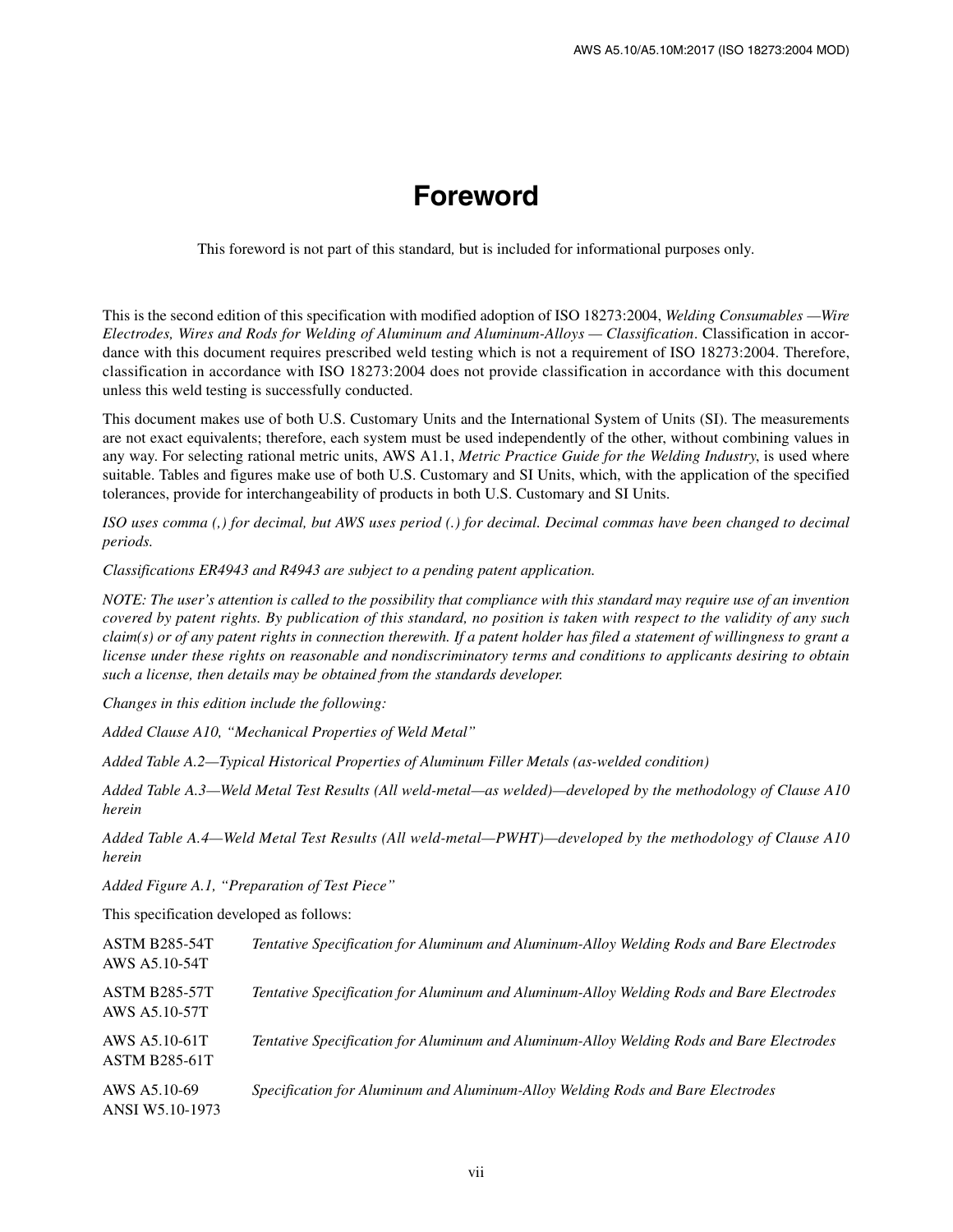| ANSI/AWS A5.10-80                             | Specification for Aluminum and Aluminum-Alloy Bare Electrodes and Rods                                            |
|-----------------------------------------------|-------------------------------------------------------------------------------------------------------------------|
| <b>ANSI/AWS A5.10-88</b>                      | Specification for Bare Aluminum and Aluminum-Alloy Welding Electrodes and Rods                                    |
| <b>ANSI/AWS A5.10-92</b>                      | Specification for Bare Aluminum and Aluminum-Alloy Welding Electrodes and Rods                                    |
| AWS A5.10/A5.10M:1999                         | Specification for Bare Aluminum and Aluminum-Alloy Welding Electrodes and Rods                                    |
| AWS A5.10/A5.10M:1999 (R2007)                 | Specification for Bare Aluminum and Aluminum-Alloy Welding Electrodes and Rods                                    |
| AWS A5.10/A5.10M:2012<br>(ISO 18273:2004 MOD) | Welding Consumables—Wire Electrodes, Wires and Rods for Welding of Aluminum<br>and Aluminum-Alloys-Classification |

Comments and suggestions for the improvement of this standard are welcome. They should be sent to the Secretary, AWS A5 Committee on Filler Metals and Allied Materials, American Welding Society, 8669 NW 36 St, # 130, Miami, FL 33166.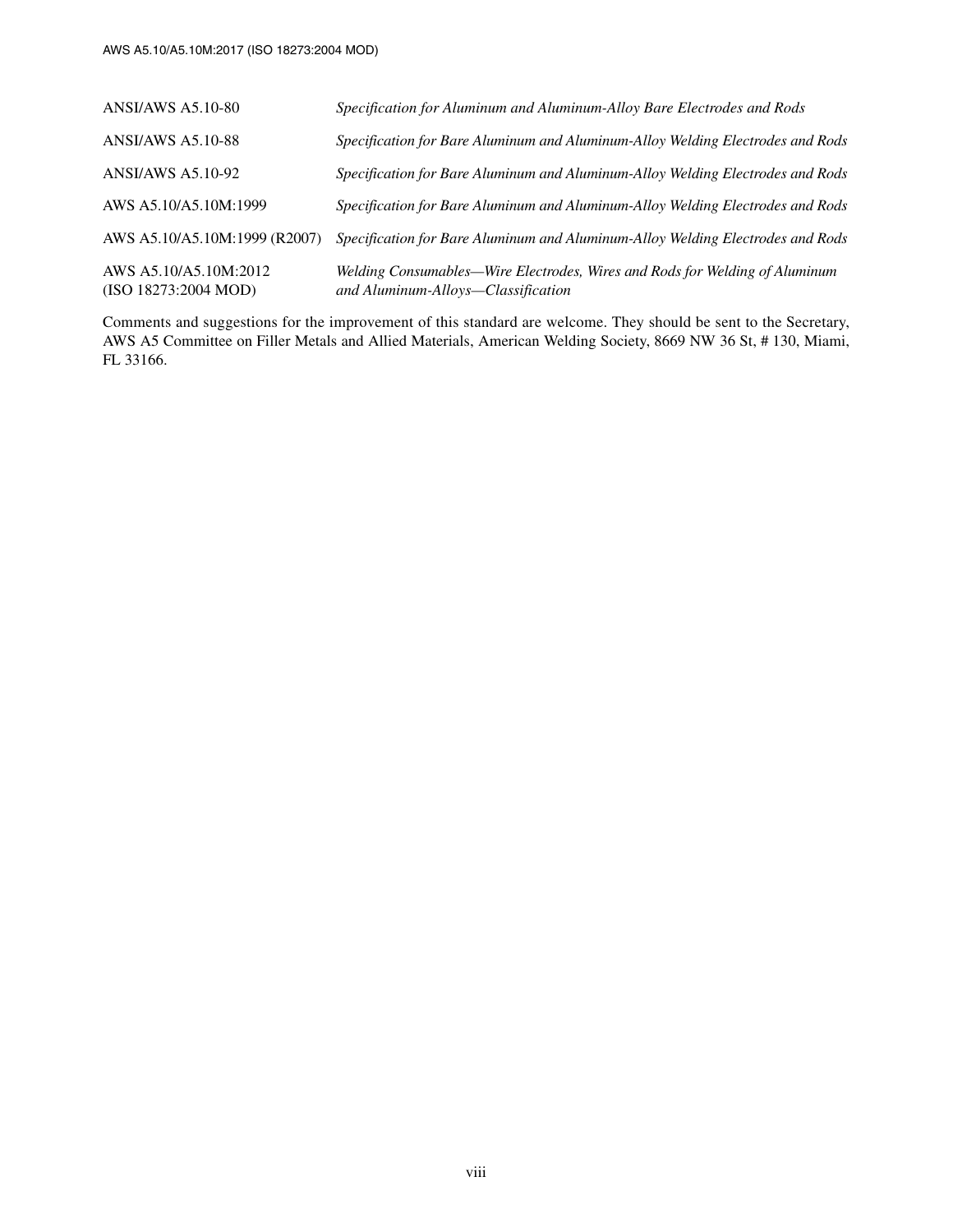## **Table of Contents**

## Page No.

| Annex A (Informative)—Guide to Welding Consumables—Wire Electrodes, Wires and Rods for |  |
|----------------------------------------------------------------------------------------|--|
|                                                                                        |  |
|                                                                                        |  |
|                                                                                        |  |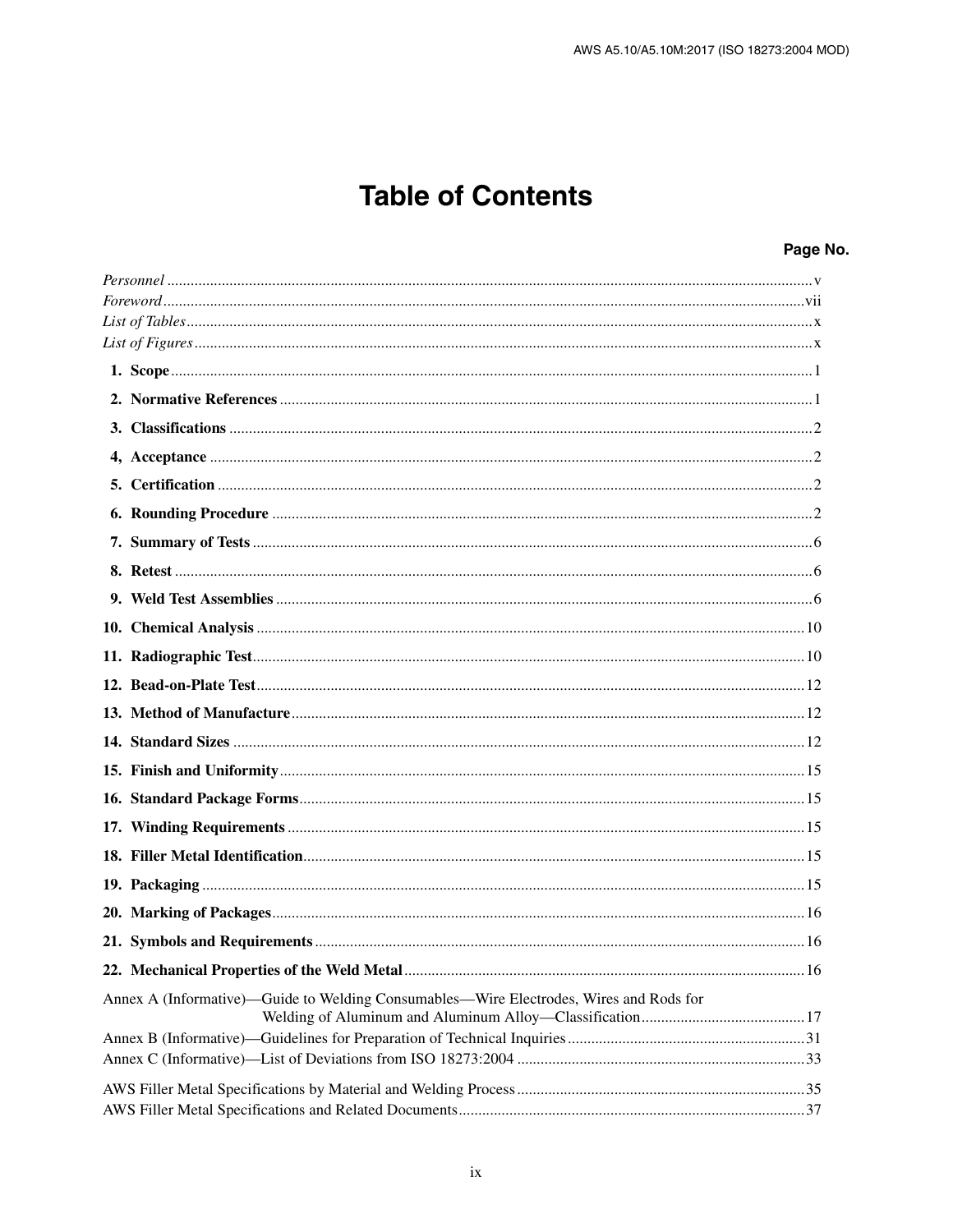## **List of Tables**

| Table |                                                                                    | Page No. |
|-------|------------------------------------------------------------------------------------|----------|
| -1    |                                                                                    |          |
| 2     |                                                                                    |          |
| 3     |                                                                                    |          |
| 4     |                                                                                    |          |
| 5     |                                                                                    |          |
| 6     |                                                                                    |          |
| A.1   |                                                                                    |          |
| A.2   |                                                                                    |          |
| A.3   | Weld Metal Test Results (All weld-metal—as welded)—developed by the methodology of |          |
|       |                                                                                    |          |
|       | A.4 Weld Metal Test Results (All weld-metal—PWHT)—developed by the methodology of  |          |
|       |                                                                                    |          |
| A.5   |                                                                                    |          |
|       |                                                                                    |          |

## **List of Figures**

#### **Figure Page No.**

| 2A             | Radiographic Acceptance Standards for 3/16 in [5 mm] and 1/4 in [6 mm] Thick Test Assemblies— |  |
|----------------|-----------------------------------------------------------------------------------------------|--|
|                |                                                                                               |  |
| 2 <sub>B</sub> | Radiographic Acceptance Standards for 3/8 in [10 mm] Thick Test Assemblies—Overhead Welding   |  |
|                |                                                                                               |  |
| 3              |                                                                                               |  |
|                |                                                                                               |  |